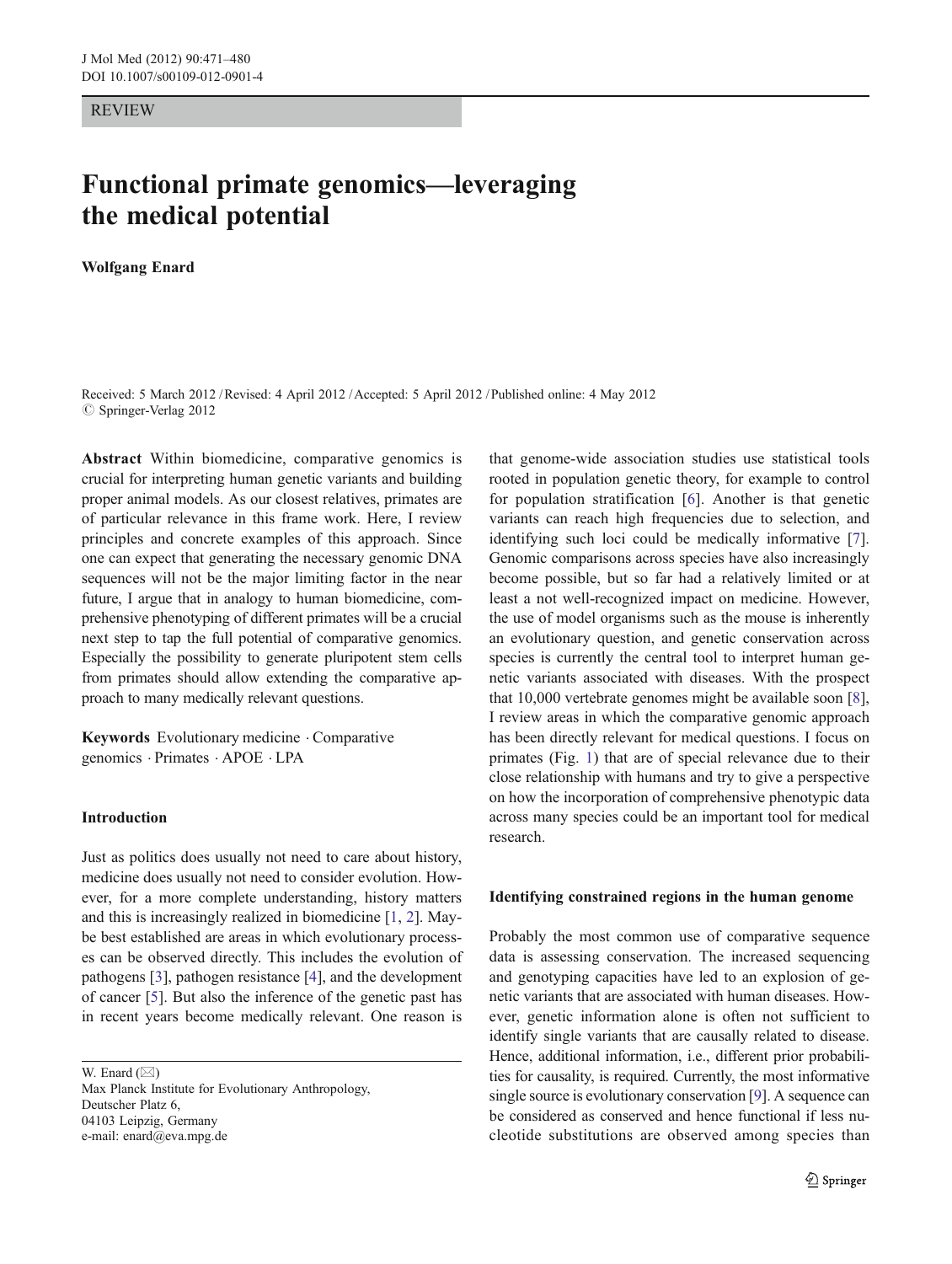<span id="page-1-0"></span>

Fig. 1 Mammalian and primate genomes. a Phylogeny of mammalian genome sequences that are currently used to estimate conservation ([genome.ucsc.edu\)](http://genome.ucsc.edu). Note that most are assemblies built from twofold  $(2\times)$  sequence coverage and contain many gaps. Scale is 0.1 substitutions at fourfold degenerate sites as given in [genome.ucsc.edu](http://genome.ucsc.edu). b Phylogeny of primates according to Perelman et al. [\[25\]](#page-7-0). From the 186 species, I chose those for which genomic sequence is currently

available from [www.ensembl.org](http://www.ensembl.org) (in bold with sequence coverage), are approved sequencing targets (mainly [http://www.genome.gov/](http://www.genome.gov/10002154) [10002154](http://www.genome.gov/10002154), non-bold with aimed coverage), or illustrate the available diversity in old world and new world monkeys. Approximate relative branch lengths are taken from Perelman et al. 2011 [[25](#page-7-0)] and Reich et al. 2011 [[29](#page-7-0)] for Denisovan and Neanderthal. Scale bar is drawn to match branch lengths in (a)

expected because genetic variants that result in fewer offspring do not reach high frequencies in populations and are therefore less likely to be observed as differences among species (see e.g., Hurst for a general introduction [\[10](#page-7-0)]). A recent landmark study [\[11\]](#page-7-0) has analyzed genome sequences of 29 mammals and estimated that at least 5.5 % of all 12-bp windows in the human genome have acquired significantly less nucleotide differences among mammals than expected, i.e., can be considered functional and 76 % of these windows could also be reliably located in the human genome. Especially because the majority of disease associated variants are located outside of protein-coding transcripts, this is crucial information to identify putative causal variants for functional follow-up studies. Disease-associated variants are clearly enriched within conserved regions [\[11,](#page-7-0) [12](#page-7-0)], but it is of course an open question how often this information will be really decisive to understand and eventually treat diseases, especially those that affect humans later in life or depend on human-specific gene environment interactions.

The power to detect conservation depends on the expected number of neutral, i.e., nonfunctional, substitutions across the included species [\[13](#page-7-0)]. In the analyzed 29 mammals, one expects 4.5 substitutions per base pair and an increase to 15–25 substitutions per base pair with 100–200 eutherian mammals would allow single-nucleotide resolution [[11](#page-7-0)]. Importantly, these estimates assume that the sequence is constrained across all mammals, but especially functional non-coding sequence might have a high turnover rate [[14\]](#page-7-0). Hence, a proportion of the functional elements would be restricted to particular lineages, which could add another 5 % of the genome that would be functional in any particular species and not be detected currently [[15\]](#page-7-0). Hence, comparative primate genomics will be of particular importance for annotating the human genome. If genomes of most primates were available (see [Box 1](#page-2-0) and Fig. 1), this would sum up to an expected 1.5 substitutions per base pair, which will have a lower resolution of detecting constrained elements, but is without alternative for primate-specific functional elements. That functional elements can be identified just from primate sequences have already been shown [\[16](#page-7-0)–[19\]](#page-7-0), and the need to do this is most obvious for genes that only exist in humans and primates.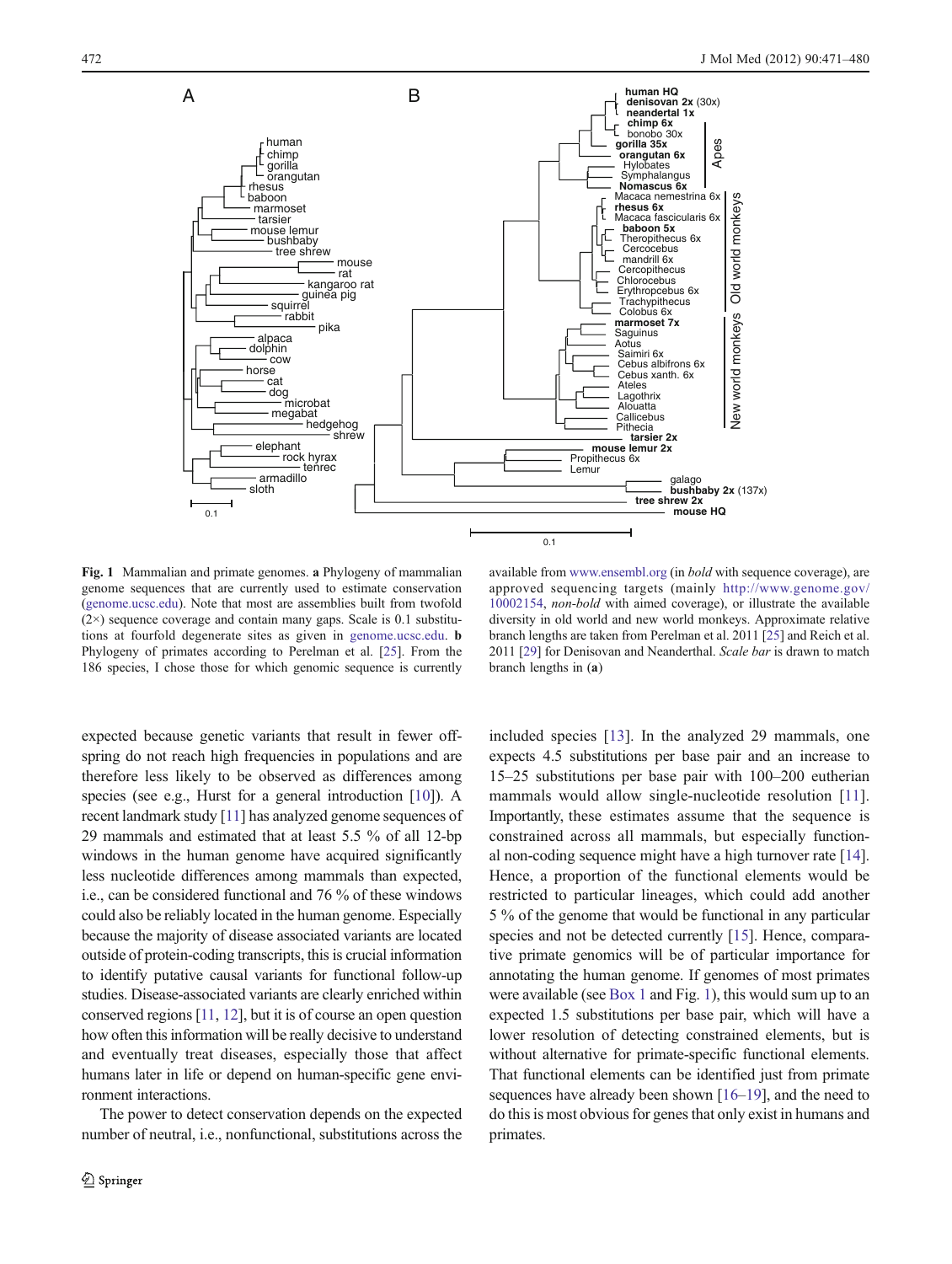#### <span id="page-2-0"></span>**Box 1 Primate genomics**

Currently the genome sequences of 13 non-human primates are available and at least 11 are approved sequencing targets (Figure 1). These have and further will reveal basic insights into evolutionary processes of mutation, selection and recombination [20], will be essential tools for primate model organisms [21], allow new types of studies in primatology [22] and – as pointed out in this review – will also be directly informative for medically relevant questions. It is crucial to realize that the quality of these genomes range from a finished state - currently only available for human and mouse -, over draft assemblies that have usually a 6-7x coverage (i.e. each base of the genome is covered 6-7 fold on average) to low quality 2x assemblies. Although this will certainly improve considerably in the nearer future when sequencing costs drop further, analyses need to be aware of different qualities of genome data as well as genome assemblies. This is especially critical for regions of the genome that duplicated recently [23] and when interpreting outliers such as positively selected genes [24]. Primates have been classified into 261–377 species and Perelman et al. have recently published the most comprehensive analysis of primate phylogeny to date, including 186 species and ~90% of primate diversity [25]. Eventually genome sequences will be available for most of these species whereas targeted approaches using exome sequencing might be a cost-effective mid-term solution [26]. When closely related species, e.g. the chimpanzee and bonobo, are included in the analysis it will be important to develop models that take the influence of the ancestral population size into account to make full use of the available information [27]. Exciting and special cases are genome sequences generated from fossils such as the 1.3x coverage from three Neandertal individuals [28] and the 1.9x coverage from a small finger bone found in the Denisova cave in Siberia [29]. These genomes are on average slightly more related to each other than to modern human genomes, but most genomic regions still fall within the variation of modern humans [29]. Interestingly, those regions where this is not the case, i.e. where all modern humans are closer related to each other than to Denisovans or Neandertals, are enriched for regions that have been positively selected after the population split some 270,000–440,000 years ago [28]. So in addition to insights in human population history [30], these ancient genomes provide a unique source of information for inferring selection in humans, which can have medical relevance (see below). For example, it could be shown that a particular HLA allele (HLA-B\*73) introgressed from Denisovans and spread to high frequency in Eurasia [31]. Further data and the identification of additional fossils will lead to considerably better assemblies of these ancient genomes and 30x coverage data for Denisovans was recently made available (http://www.eva.mpg.de/denisova). Although it is unlikely that endogenous DNA sequences can be obtained from much older hominin fossils, the unexpected finding of Denisovans allows optimism that genomes from more hominins can be discovered and will improve our understanding of human evolution and even some aspects of human disease.

#### LPA as an example for a primate-specific gene

Although it is clear that the gene repertoire is fairly similar across mammals, there is still a significant proportion of genes that are specific to particular lineages [\[32](#page-8-0)]. It has been estimated that  $\sim$ 9 % of all human genes arose after the split from mouse [[33\]](#page-8-0). Evolutionary conservation of many of those genes clearly suggests that they do have a function, and many seem to be involved in testis development [[32,](#page-8-0) [33](#page-8-0)] and primate brain development [[34](#page-8-0)]. One medically relevant example of a primate-specific gene is LPA, the gene encoding the defining component of the lipoprotein a  $(Lp(a))$ [\[35\]](#page-8-0). Genetic variants in  $LPA$  that increase  $Lp(a)$  levels increase the risk of coronary disease in humans [\[36](#page-8-0)]. Lp(a) is

restricted to old world monkeys, apes, and humans [[37](#page-8-0), [38\]](#page-8-0) because LPA arose as a gene duplication of plasminogen in the common ancestor of old world monkeys and new world monkeys [\[37](#page-8-0), [39](#page-8-0), [40](#page-8-0)]. Curiously, a gene analogous to LPA evolved independently by a gene duplication from plasminogen in hedgehogs [[37](#page-8-0), [39,](#page-8-0) [40](#page-8-0)]. By comparing 18 sequences from old world monkeys, Boffelli et al. [[16\]](#page-7-0) identified and verified regulatory elements in the LPA promoter, serving as a proof-of-principle that identifying conserved regulatory elements in a restricted set of primates is possible.

Despite its medical relevance and research on Lp(a) for almost 50 years, relatively little is known about its physiological function [\[35\]](#page-8-0), also because neither humans nor baboons without Lp(a) have any apparent phenotype [[41\]](#page-8-0).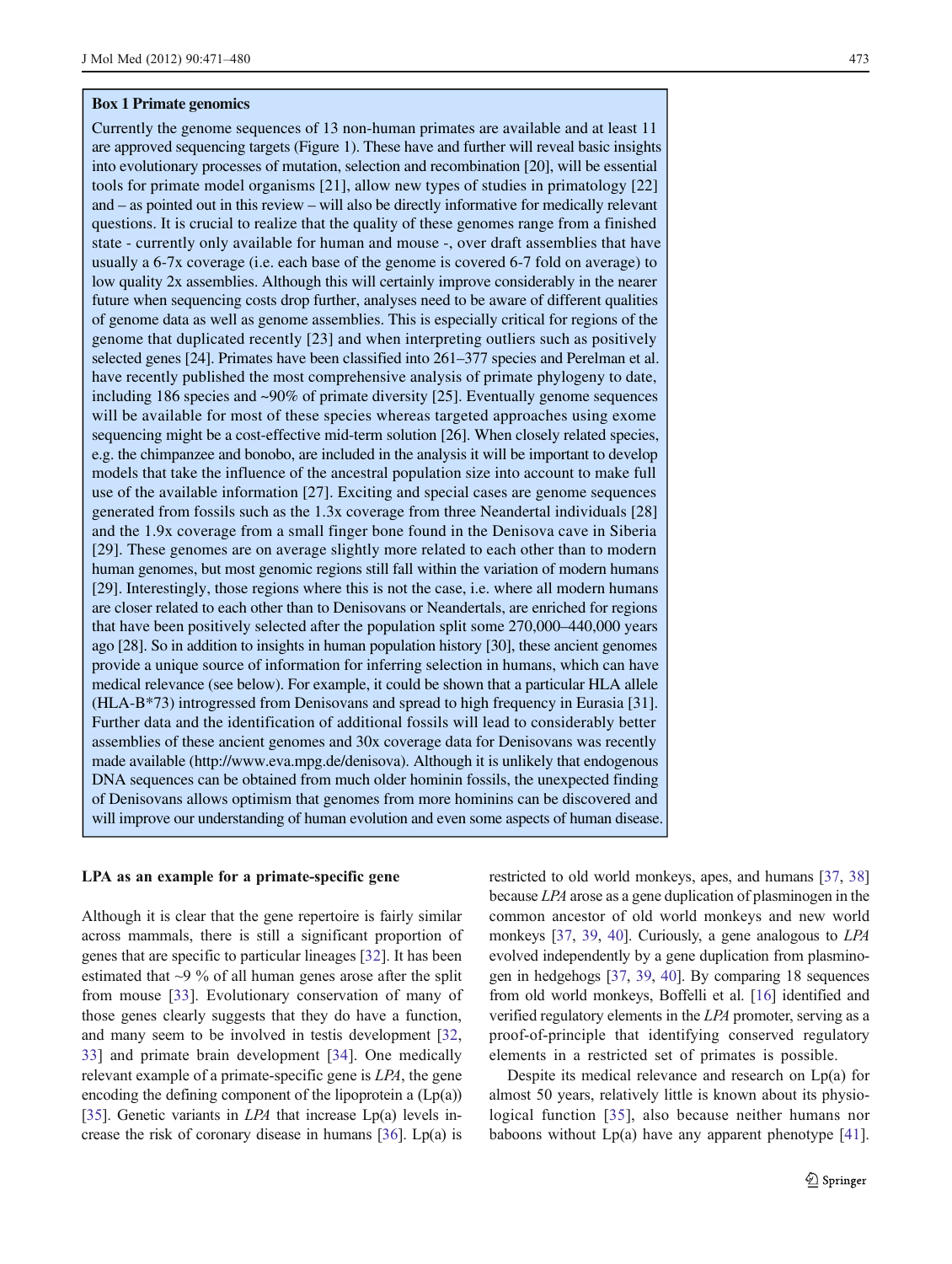How can one be certain that there is any function? An easy and powerful approach is to estimate evolutionary constraints on reading frame disruptions. Especially insertions and deletions lead easily to reading frame disruptions and are observed genome-wide at a rate of 1 in 0.5 billion base pairs per generation or approximately at a tenth of the nucleotide substitution rate [\[42](#page-8-0)]. The open reading frame of LPA is 13,644 bp, and one would expect that on average ~16 indels would accumulate between a human and a chimpanzee that are separated by 12 million years or ~0.6 million generations. Hence, the chance to observe no indel can be calculated using a binominal distribution and is 8×10<sup>-8</sup>. The chance to see no frameshift between a human and a baboon that are separated by over 50 million years [\[25\]](#page-7-0) is essentially zero. Hence, for the case of LPA, it is clear that some physiological function that conserved the open reading frame must exist. For genes that are more restricted to particular lineages, it will be important to develop more precise models that especially take into account context-dependent indel rates among primates. It is important to keep in mind that a physiological function just needs to ensure that individuals with LPA have on average more offspring than individuals without LPA. How many more offspring are needed to overcome chance effects depends on the effective number of individuals (Ne), respectively chromosomes (2Ne). Chance (also called genetic drift) and selection are equally strong when the selective advantage is 1/2Ne. So selection dominates when the advantage is  $>>1/2$ Ne (one can think of it as how often one needs to toss a coin to measure a bias towards one side). Effective population size estimates from current variation ranges e.g. between ~10,000 and 30,000 in human and chimpanzee populations [\[43](#page-8-0)]. So as a very rough estimate, physiological functions are conserved in primates when they ensure on average considerably more than 0.0017–0.005 % more offspring (see e.g., Hurst [[10\]](#page-7-0) for an introduction).

Hence, it is no discrepancy that humans or baboons without  $Lp(a)$  [[41\]](#page-8-0) have no apparent phenotype since the evolutionary advantage of possessing Lp(a) could be generally small or just matter under particular environmental conditions. With this evolutionary background in mind, it might be worth to reinvestigate human null alleles. It would also be informative whether LPA is present in all old world monkeys and whether one could find correlations with its expression levels with environmental variables in different species, such as pathogen load or diet. In this respect, it is remarkable that a gene analogous to LPA evolved independently by a gene duplication from plasminogen in hedgehogs [\[37,](#page-8-0) [39,](#page-8-0) [40](#page-8-0)]. A priori a good hypothesis for a physiological function in genes that change relatively rapidly across mammals is an involvement in the immune system. Genes annotated in the immune system show evidence for positive selection more often than most other categories [\[11\]](#page-7-0), and pathogenic environment had a larger impact on genetic differences among human populations than diet regimes or climatic conditions [\[44\]](#page-8-0). Since evidence is accumulating that lipoproteins in general are important components of the immune system [\[45](#page-8-0)] and apo(a) regulates neutrophil recruitment [\[46](#page-8-0)], a physiological function of  $Lp(a)$  in this context is certainly well compatible with the evolution of Lp(a). Alternative explanations, such as a role of Lp(a) in wound healing [\[47](#page-8-0)], would need to explain why  $Lp(a)$  evolved independently in old world monkeys and hedgehogs and is absent in other mammals and primates.

In summary, comparative primate genomics is essential to annotate primate-specific genes, and LPA is a medically relevant example of such a gene. As also argued below, additional information on genotype–phenotype correlations across primates might be informative for understanding the physiological functions of such genes.

#### APOE as an example for compensatory mutations

Whether a particular genetic variant causes a disease can depend strongly on other sites in the genome, a phenomenon called genetic interaction or epistasis (see e.g., [[48\]](#page-8-0) for a recent review on molecular mechanisms). This can be medically very relevant if for example a disease mutation in humans is not causing disease phenotypes in a model organism such as the mouse. Remarkably, this seems to occur frequently: Analyzing vertebrate orthologues of 32 proteins with well-known disease mutations in humans, Kondrashov et al. [[49\]](#page-8-0) estimated that 10 % of all amino acid substitutions observed in vertebrates would be pathogenic in humans. Another way of describing this is that nucleotide substitutions that are known to be pathogenic in humans are just five times less likely to be observed in other species than substitutions for which no pathogenic association is known. Genome-wide studies, e.g., using the chimpanzee genome [\[50](#page-8-0)], the rhesus genome [[51\]](#page-8-0), or the Neanderthal genome [\[52](#page-8-0)], have confirmed such a high rate. The reason for the vast majority of the cases is probably that one or several other substitutions—often in the same protein—compensate the effect [[53\]](#page-8-0). Apolipoprotein E (APOE) is a medically relevant example of this phenomenon

Apolipoprotein E is a ligand for lipoprotein receptors and important for lipid metabolism and transport (see e.g., [\[54](#page-8-0)] for a recent review). Three isoforms (APOE2, APOE3, and APOE4) are frequent in humans and have been associated with a risk for cardiovascular disease and especially lateonset Alzheimer's disease, for which APOE4 is a stronger risk predictor than any other common variant [\[55](#page-8-0)]. The isoforms derive from two polymorphisms that change the amino acids of the processed APOE at position 112 and 158 (see Fig. [2](#page-4-0)). Interestingly, the two cysteines defining APOE4 at these two positions are the ancestral state, present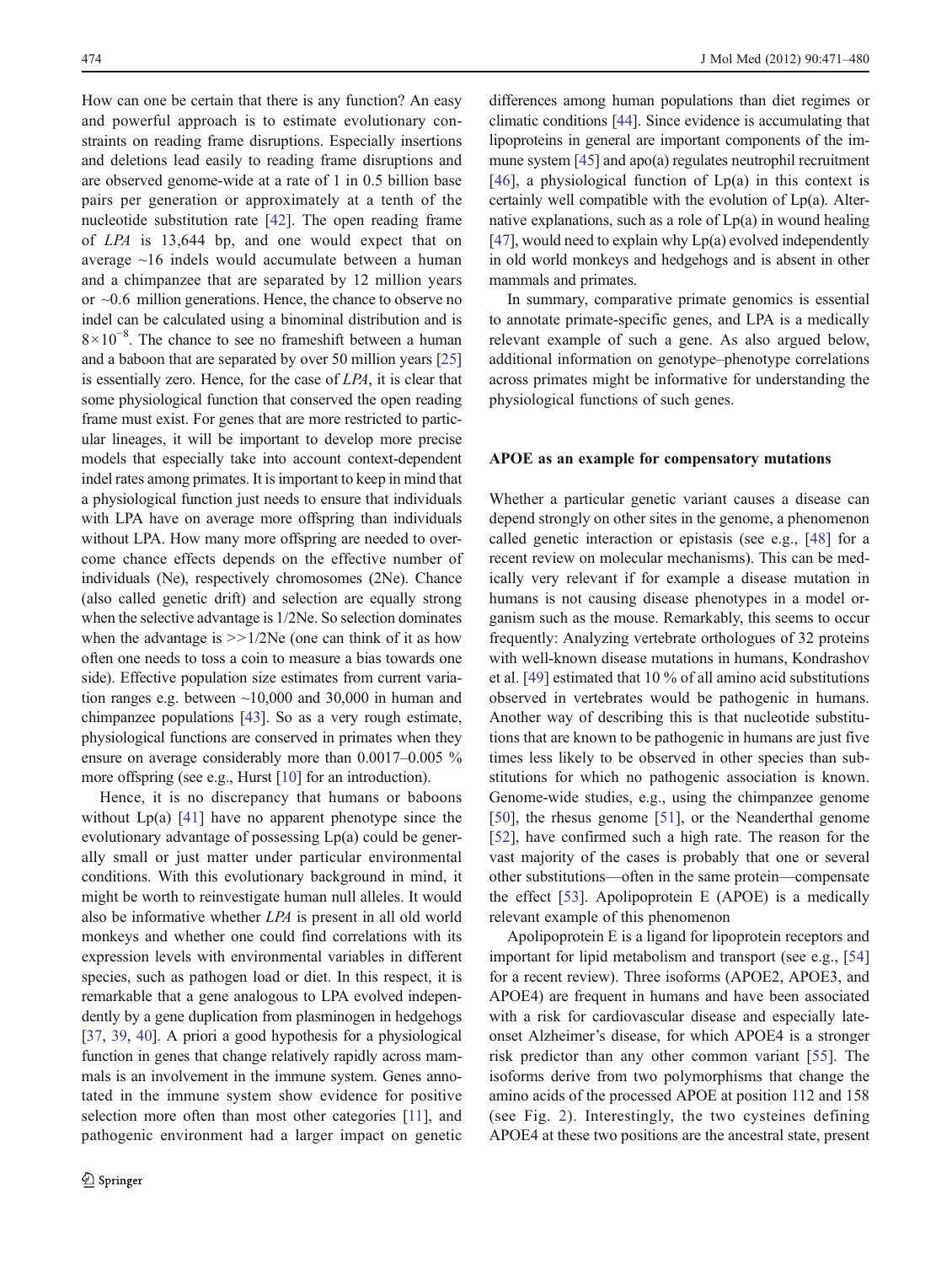<span id="page-4-0"></span>

Fig. 2 Evolution of domain interaction in APOE. The substitution of threonine to arginine at position 61 occurred after the split of humans and chimpanzees some 6 million years ago and before the split of modern humans and Denisovans some 800,000 years ago [[29](#page-7-0)]. This enables an interaction of the N-terminal and C-terminal domain of APOE which gets disrupted by the change from arginine to cysteine at position 112. Note that there are additional amino acid substitutions on the tree (e.g., four more on the human lineage and three on the chimpanzee lineage). The Denisovan sequence at the three depicted positions was inferred from the available sequence at [genome.ucsc.edu](http://genome.ucsc.edu)

in chimpanzees, all other primates, and most mammals [\(http://genome.ucsc.edu/\)](http://genome.ucsc.edu/). Without any further information, this would imply that most mammals would have an APOE with properties similar to human APOE4. However, it turns out that at a structural and functional level most mammals including the mouse are more like APOE3 (reviewed in [\[56\]](#page-8-0)). The reason is that human APOE has an arginine residue at position 61, whereas chimpanzees, all other primates, and most mammals have a threonine at this position. Without this arginine residue, there is no interaction of the N-terminal and C-terminal domain of APOE4, and knock-in mice in which residue 61 is "humanized," i.e., changed to arginine, suggest that this domain interaction might be responsible for most of the APOE4-associated neuropathology [\[55,](#page-8-0) [57,](#page-8-0) [58\]](#page-8-0). Disrupting this domain interaction pharmaceutically is a promising route to treat Alzheimer's disease [\[59](#page-8-0)]. It would be interesting to investigate more systematically whether the different mammalian APOEs indeed show no domain interaction, i.e., if this is a conserved feature of APOE structure. More generally, the example shows that a more systematic evolutionary approach might lead faster to appropriate mouse models and structure–function relationships also for other disease proteins.

This functional insight has also consequences for the evolutionary interpretations of the existing APOE isoforms (e.g., [[60\]](#page-8-0)). These have mainly tried to explain what selective advantage could have driven the spread of APOE3 and APOE2. But if the scenario described above is correct, the central question is what drove the Arg61 variant to fixation on the human lineage, i.e., why did the APOE4 allele arise. Given the strong conservation at this position and the variety of mostly negative effects associated with the APOE4 allele, it seems likely that this change had some negative consequences. Such slightly deleterious mutations can nevertheless get fixed by chance, especially when selection is weaker in small populations (see e.g., [\[61](#page-8-0)]). Fixation could also occur due to positive selection on sites in linkage disequilibrium [[62\]](#page-8-0). Just 20 kbp upstream of APOE is the start of the gene poliovirus receptor-related 2 (PVRL2) that experienced strong positive selection throughout mammalian evolution [\[63](#page-8-0)], potentially related to its role as viral receptor. The two amino acid changes leading to APOE3 and APOE2 alleles could then be viewed as compensatory mutations, and sequence data [[64](#page-8-0)] as well as simulation data [\[65](#page-8-0)] are compatible with such a scenario. Since compensatory mutations are frequent (see above), this scenario can be regarded as an appropriate null hypothesis for explaining the existence of APOE alleles. The alternative is that the negative impact of the T61R change was outweighed by some advantage that could be related to the immune system, reproduction, or cognitive functions (see Trotter et al. [\[66](#page-8-0)] for a well-balanced recent review). Plausible explanations would need to take into account that the threonine at position 61 is well conserved across mammals and has apparently not been selected in other lineages. It has been claimed that APOE has a higher rate of protein evolution on the human lineage due to positive selection using APOE sequences from human, mouse, rat, chimpanzee, and dog [\[67](#page-8-0)]. However, when using the same method with the now available sequences from human, chimpanzee, orangutan, macaque, baboon, marmoset, rat, mouse, dog, and cow, this result does not hold up (W. Enard, unpublished observation). So I think that one cannot currently reject the null hypothesis that APOE4 got initially fixed in humans by chance or due to linkage to a selected variant in PVRL2 and that APOE3 and then APOE2 rose to high frequency to compensate for this slightly deleterious change. Obviously, it will be important to use mice models and human data to further explore functional differences among these alleles.

## Identifying positively selected regions in the human genome

The power of comparative genomics lies in detecting constraints because it uses information from multiple lineages in which the function of the analyzed genomic element is conserved. However, a genomic element could also acquire a new or altered function on one or a few lineages, either due to chance or because the new function was adaptive on these lineages. Understanding these processes is of course highly relevant to understand evolution and human evolution in particular. One possible example is the transcription factor FOXP2, in which two amino acid changes occurred during human evolution that could have been relevant for adapting particular brain circuits to speech and language (reviewed in [[68\]](#page-8-0)). Recent adaptations that are caused by genetic variants that are still polymorphic in humans are medically even more relevant. Variants in hemoglobin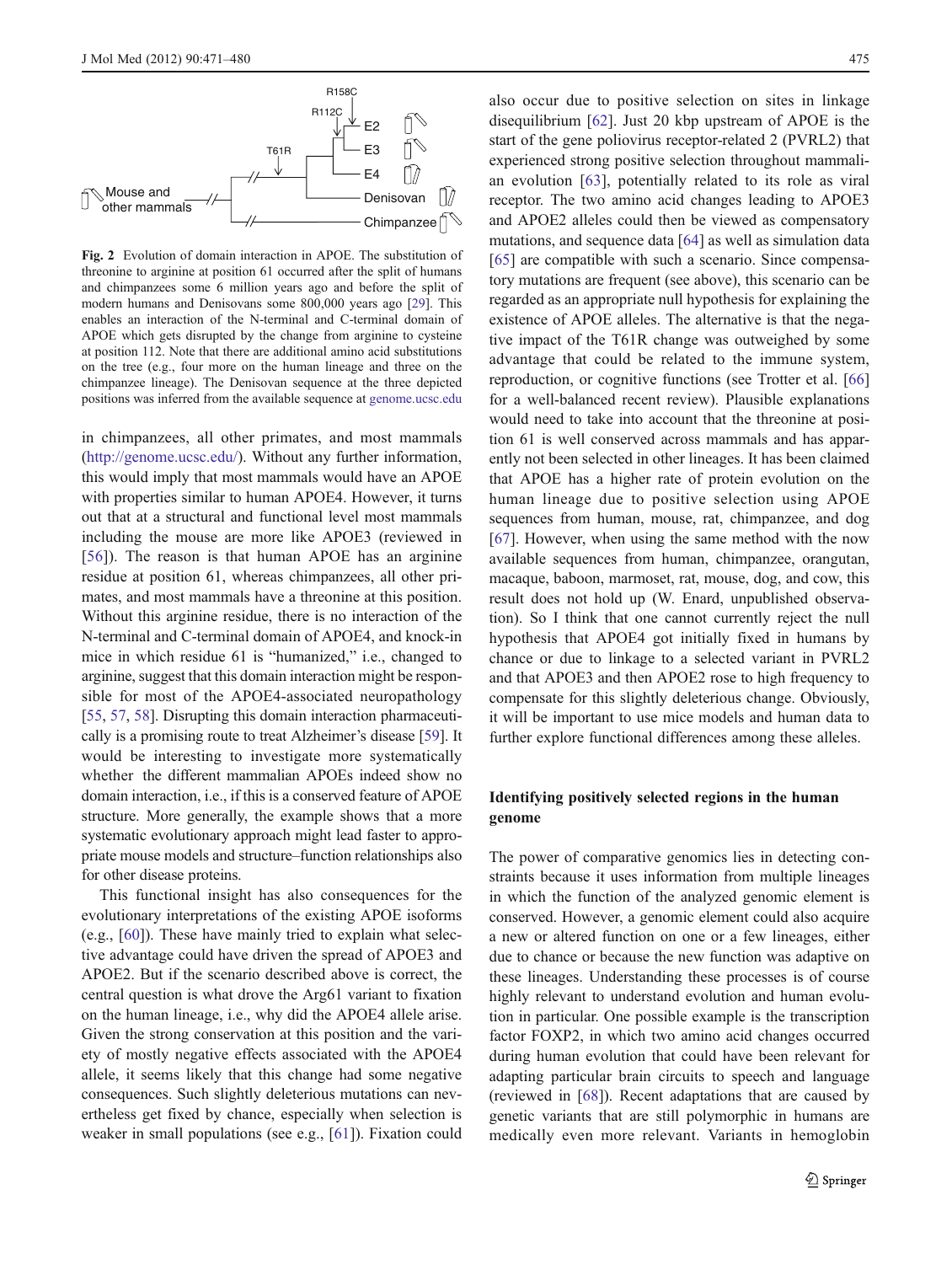<span id="page-5-0"></span>causing sickle cell anemia and malaria resistance are a classical example, others are skin pigmentation, lactase tolerance, or adaptations to low oxygen at high altitudes [\[69\]](#page-8-0). A positively selected variant leaves more offspring than a neutral variant, and this can lead to a "selective sweep" signature in the linked genomic region. This signature is erased over time and in humans gets difficult to detect after roughly 10,000 generations  $(\sim 250,000$  years) [\[70\]](#page-8-0). If for a particular gene or genomic element such adaptive events occurred often enough, one can detect positive selection also by comparing different species, in the case of protein-coding genes, by an elevated rate of non-synonymous substitutions that change the encoded amino acid (often called Ka or dN) versus the rate of synonymous substitutions that do not change it (Ks or dS). These two principal ways to detect positive selection (reviewed e.g. in [[71](#page-8-0)–[73](#page-9-0)]) have been applied genome-wide and have e.g. identified more than 2,000 genes as potentially selected during recent human evolution [[74\]](#page-9-0). Across species, the recent analysis of 29 mammals [[11](#page-7-0)] is the most comprehensive analysis to date and finds for 84 % of the 6.05 million codons in 12,871 gene trees evidence of strong purifying selection ( $dN/dS < 0.5$ ) and for 2.4 % of codons evidence for positive selection  $(dN/dS>1.5)$ .

It is beyond the scope of this article to review these approaches in detail, especially since its impact on medical genomics has just recently been discussed [[7\]](#page-7-0). However, I would like to make a few, rather cautionary, remarks:

Firstly, the false positive rate and false negative rate of scans for selective sweeps are probably high [[75\]](#page-9-0). This is mainly due to the inherently stochastic nature of how individuals are related for a particular genomic region (reviewed e.g. by [[76\]](#page-9-0)). Hence, sequencing more human genomes will help, but will not help much. However, what does help is obtaining genomic information from extinct humans such as Denisovans and Neanderthals (see [Box 1\)](#page-2-0). Secondly, the signature of a selective sweep and background selection, i.e., the removal of haplotypes from the population because they are linked to deleterious variants, are in many respects similar and difficult to disentangle [\[77](#page-9-0)–[79](#page-9-0)]. Hence, negative selection rather than positive selection could be responsible for many cases of selective sweep candidates. Thirdly, for comparisons across species, i.e., when detecting repeated positive selection in a genomic element, the power is good if positive selection occurs in many species. Many immune related genes that interact directly with pathogens fall in this category, but also unexpected categories show a strong signal such as meiotic chromosome segregation [\[11\]](#page-7-0). An example of medical relevance is the antiretroviral factor TRIM5 $\alpha$ , which shows a strong signature of selection on several primate lineages including humans [[80\]](#page-9-0). Whereas the human ortholog restricts replication of an extinct retrovirus [\[81](#page-9-0)], the rhesus ortholog restricts HIV-1 [\[82](#page-9-0)]. In contrast, identifying positive selection that is specific to a

particular lineage and could be linked to species-specific adaptations is much more difficult. It would be very helpful for interpreting differences in selection across lineages, if one could correlate them with phenotypes (Fig. 3), as pointed out in the next section. Finally, it is important to keep in mind that adaptations can lead to signatures of positive selection, but not all or maybe even only a small minority of signatures of positive selection are adaptations to an ecological niche [[83\]](#page-9-0). As laid out in the previous section, differences between species that compensate slightly deleterious variants seem rather frequent. Although this is less likely for strong selective sweeps, which are probably rare [\[84](#page-9-0)], it could make up a substantial proportion of substitutions fixed by positive selection, which in the case of humans could be for example 10 % of all amino acid substitutions [\[85](#page-9-0)].

The main consequence from the issues pointed out above is that additional functional information needs to be added since genetic information alone is not sufficient to reliably exclude false positives except in the most extreme cases [[69,](#page-8-0) [86](#page-9-0)]. Furthermore, biological information is required to identify affected functions and potentially selected traits. If the selected variants under question are still segregating in the human population, then many possibilities exist to test selective scenarios for example in large human cohorts (see e.g. [\[87](#page-9-0)] for such an approach). However, if the variants are fixed in humans, it is much more difficult to investigate the phenotypic consequences, although the case of a mouse model for studying the human-specific effects of FOXP2 might allow for careful optimism [\[68](#page-8-0), [88\]](#page-9-0). Another way of putting it is that patterns of positive selection can be medically informative, especially if combined with functional assays.



Fig. 3 Correlating changes in phenotypes and changes in genotype across species. a A primate phylogeny and a putative trait such as relative testis size. b A putative correlation of a measure of phenotype change and genotype change (e.g., Ka/Ks as a measure of protein evolution). Note that such a correlation has to take into account that measures are correlated due to the phylogeny as well as other deadly sins of comparative analysis [\[108](#page-9-0)]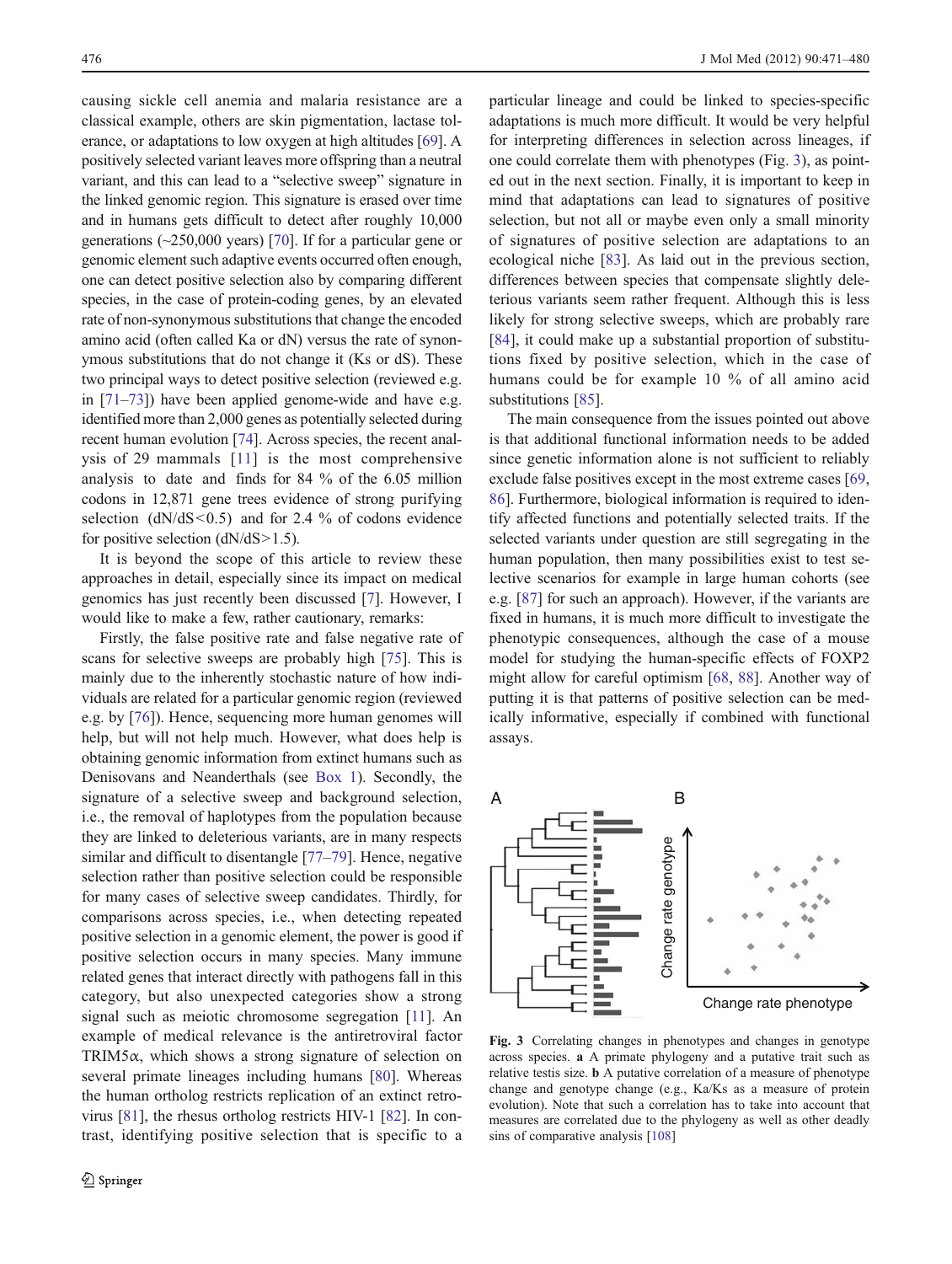## The perspective of evolutionary systems biology in primates

On the one hand, sequencing and genotyping technologies have already or will soon improve to an extent that they are not longer the major limiting factor. On the other hand, the link between genetic variation and human disease is much more complex than initially hoped. Hence, the next hope and next challenge in biomedicine is to collect and integrate phenotypic data, in particular molecular phenotypes such as gene expression, which can be measured with high throughput [\[89](#page-9-0), [90](#page-9-0)]. This approach, whether called systems biology, functional genomics, or biology, should profit from comparative data in a similar way as has the analysis on the DNA level. This approach works in yeasts (see e.g., [[91\]](#page-9-0) for a recent review or [\[92](#page-9-0)] for a recent analysis in fission yeasts) and starts to be applied in mammals. One example is the modeling of sequence differences, expression, and transcription factor binding in preimplantation development using human, mouse, and cow stem cells that allowed the identification of conserved and species-specific regulatory networks in these species [\[93\]](#page-9-0). Extending this approach to primates and to a variety of phenotypes, especially those of medical relevance, should be a worthwhile endeavor:

At a relatively simple level, it will be interesting to see how measures of protein evolution or positive selection on primate lineages correlate with phenotypic changes on these lineages (Fig. [3\)](#page-5-0). Such correlations have so far been shown only for individual genes. For example, the rate of protein evolution for CDK5RAP2 and ASPM, two genes associated with primary microcephaly, was found to correlate with neonatal brain size in primates [[94](#page-9-0)]. Other examples include a faster evolutionary rate of SEMG2 [[95](#page-9-0), [96](#page-9-0)] or immunity genes [[97\]](#page-9-0) in more promiscuous primate species. It will be interesting to see how often such correlations are found genome-wide, also because it is a unique way of obtaining functional information for genes. For many species, especially for the well-studied primates, a lot of such phenotypic information is already available. In the light of the coming genomic data, it will be valuable to collect additional, well comparable data across as many primate species as possible. In addition to ecologically relevant parameters such as mating systems, pathogens, or diet, it would be worthwhile to collect phenotypes of more direct medical relevance. Imagine, for example, one could measure Lp(a) levels across a range of primates and correlate this with environmental and genetic changes across the phylogeny. This might reveal crucial information about the still unknown physiological functions of this lipoprotein (see above). A good entry point for such comparative data might be human cohort studies that measure e.g. a large range of blood parameters for medical reasons (e.g., [[98](#page-9-0)]).

A very powerful phenotyping method is assessing genome-wide expression patterns, especially since high-

throughput sequencing allows to simultaneously assess transcript structure and expression levels as recently applied for six organs across nine mammals [\[99](#page-9-0)]. For primates, especially humans, chimpanzees and rhesus macaques have been compared, and the field has matured from a few samples 10 years ago [[100](#page-9-0)] to studies that integrate metabolic, miRNA, and proteomic data across postnatal development in dozens of samples [[101,](#page-9-0) [102](#page-9-0)]. For example, a recent analysis has revealed that synaptic development is extended in human childhood compared to chimpanzees and macaques, specifically in the prefrontal cortex [\[103](#page-9-0)]. If one could extend such approaches to more species, more tissues, and more developmental periods, one could expect a tremendous insight into human biology and disease by identifying constraints and flexibility in such developmental systems. Unfortunately, the availability of suitable tissues is a huge limiting factor, in particular for developmental stages. This limitation is akin to the limited access to tissue samples of human patients. Overcoming this limitation and modeling relevant phenotypes of human diseases in vitro is a major promise of induced pluripotent stem (iPS) cells [\[104](#page-9-0)]. It is likely that human protocols can be readily applied to generate iPS cells of many primates [\[105](#page-9-0), [106\]](#page-9-0). One could imagine generating a panel of human, primate, and mammalian iPS cells to which disease-relevant assays can be applied and variable and conserved phenotypes can be distinguished to interpret disease-related variation (Fig. 4). The prospect



Fig. 4 Illustration how comparative data could help to interpret disease-related phenotypes. Imagine one would measure gene expression levels ( $v$ -axis) across time ( $x$ -axis) in differentiating iPS cells from patients and controls and identify genes or groups of genes that differ. To interpret disease-associated changes, one could collect the same data from primate and mammalian iPS cells and distinguish among disease-associated patterns that are conserved and that are more variable, similar to the approach of interpreting disease-associated variants on the DNA level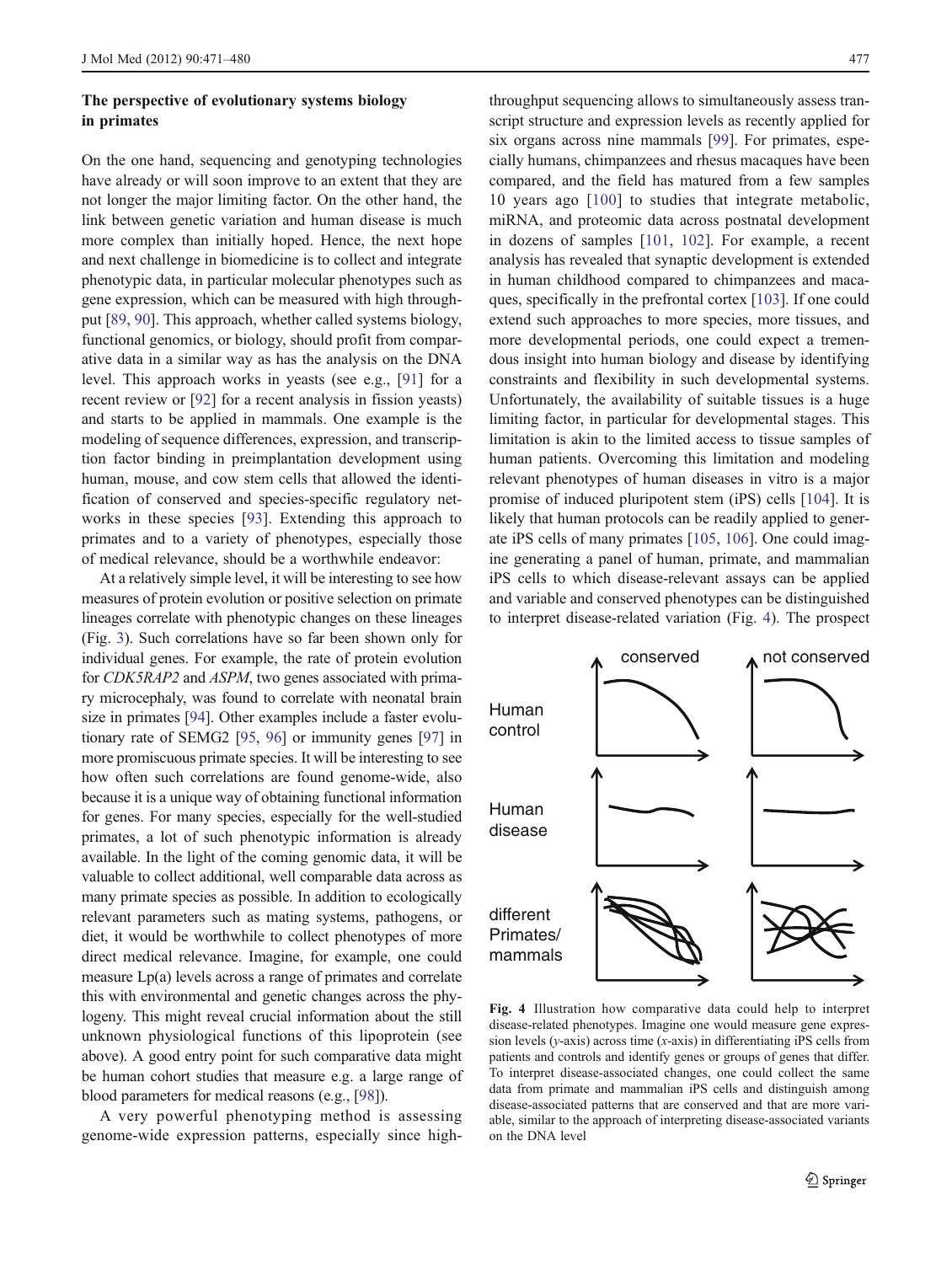<span id="page-7-0"></span>that this can be combined with targeted genetic modifications in these cell lines using engineered nucleases such as zinc fingers or TALENs [\[107](#page-9-0)] could make this a decisive tool in leveraging the potential of comparative data for medical questions.

## Conclusions

Biomedicine cannot afford ignoring the unique information that can be obtained from comparative genomic data, especially those from humans' closest relatives, the primates. Identifying constraints, including primate-specific constraints and epistatic constraints, is crucial in order to interpret disease-associated variants and to improve animal models for diseases. Just as functional studies are needed to interpret human genetic variation, functional studies are crucial to interpret evolutionary changes for particular genes. Hence, collecting comprehensive and comparable phenotypic data across many species is a necessary next step. High-throughput methods for molecular phenotypes will be particularly valuable, and iPS cell technology should allow measuring such phenotypes in a comparable way across a large number of species.

Acknowledgments This work was supported by the Max Planck Society.

## References

- 1. Nesse RM, Bergstrom CT, Ellison PT, Flier JS, Gluckman P, Govindaraju DR, Niethammer D, Omenn GS, Perlman RL, Schwartz MD et al (2010) Evolution in health and medicine Sackler colloquium: making evolutionary biology a basic science for medicine. Proc Natl Acad Sci U S A 107(Suppl 1):1800–1807
- 2. Pennisi E (2011) Evolution. Darwinian medicine's drawn-out dawn. Science 334:1486–1487
- 3. Little TJ, Allen JE, Babayan SA, Matthews KR, Colegrave N (2012) Harnessing evolutionary biology to combat infectious disease. Nat Med 18:217–220
- 4. Althouse BM, Bergstrom TC, Bergstrom CT (2010) Evolution in health and medicine Sackler colloquium: a public choice framework for controlling transmissible and evolving diseases. Proc Natl Acad Sci U S A 107(Suppl 1):1696–1701
- 5. Greaves M, Maley CC (2012) Clonal evolution in cancer. Nature 481:306–313
- 6. Price AL, Zaitlen NA, Reich D, Patterson N (2010) New approaches to population stratification in genome-wide association studies. Nat Rev Genet 11:459–463
- 7. Crespi BJ (2011) The emergence of human-evolutionary medical genomics. Evol Appl 4:292–314
- 8. Genome\_10K\_Community (2009) Genome 10K: a proposal to obtain whole-genome sequence for 10,000 vertebrate species. J Hered 100:659–674
- 9. Cooper GM, Shendure J (2011) Needles in stacks of needles: finding disease-causal variants in a wealth of genomic data. Nat Rev Genet 12:628–640
- 10. Hurst LD (2009) Fundamental concepts in genetics: genetics and the understanding of selection. Nat Rev Genet 10:83–93
- 11. Lindblad-Toh K, Garber M, Zuk O, Lin MF, Parker BJ, Washietl S, Kheradpour P, Ernst J, Jordan G, Mauceli E et al (2011) A high-resolution map of human evolutionary constraint using 29 mammals. Nature 478:476–482
- 12. Dudley JT, Chen R, Sanderford M, Butte AJ, Kumar S (2012) Evolutionary meta-analysis of association studies reveals ancient constraints affecting disease marker discovery. Mol Biol Evol. doi[:10.1093/molbev/mss079](http://dx.doi.org/10.1093/molbev/mss079)
- 13. Eddy SR (2005) A model of the statistical power of comparative genome sequence analysis. PLoS Biol 3:e10
- 14. Meader S, Ponting CP, Lunter G (2010) Massive turnover of functional sequence in human and other mammalian genomes. Genome Res 20:1335–1343
- 15. Ponting CP, Nellaker C, Meader S (2011) Rapid turnover of functional sequence in human and other genomes. Annu Rev Genomics Hum Genet 12:275–299
- 16. Boffelli D, McAuliffe J, Ovcharenko D, Lewis KD, Ovcharenko I, Pachter L, Rubin EM (2003) Phylogenetic shadowing of primate sequences to find functional regions of the human genome. Science 299:1391–1394
- 17. Prabhakar S, Poulin F, Shoukry M, Afzal V, Rubin EM, Couronne O, Pennacchio LA (2006) Close sequence comparisons are sufficient to identify human cis-regulatory elements. Genome Res 16:855–863
- 18. Wang QF, Prabhakar S, Wang Q, Moses AM, Chanan S, Brown M, Eisen MB, Cheng JF, Rubin EM, Boffelli D (2006) Primatespecific evolution of an LDLR enhancer. Genome Biol 7:R68
- 19. Wang QF, Prabhakar S, Chanan S, Cheng JF, Rubin EM, Boffelli D (2007) Detection of weakly conserved ancestral mammalian regulatory sequences by primate comparisons. Genome Biol 8:R1
- 20. Marques-Bonet T, Ryder OA, Eichler EE (2009) Sequencing primate genomes: what have we learned? Annu Rev Genom Hum Genet 10:355–386
- 21. Sasaki E, Suemizu H, Shimada A, Hanazawa K, Oiwa R, Kamioka M, Tomioka I, Sotomaru Y, Hirakawa R, Eto T et al (2009) Generation of transgenic non-human primates with germline transmission. Nature 459:523–527
- 22. Bradley BJ, Lawler RR (2011) Linking genotypes, phenotypes, and fitness in wild primate populations. Evol Anthropol 20:104–119
- 23. Alkan C, Sajjadian S, Eichler EE (2011) Limitations of nextgeneration genome sequence assembly. Nat Methods 8:61–65
- 24. Mallick S, Gnerre S, Muller P, Reich D (2009) The difficulty of avoiding false positives in genome scans for natural selection. Genome Res 19:922–933
- 25. Perelman P, Johnson WE, Roos C, Seuanez HN, Horvath JE, Moreira MA, Kessing B, Pontius J, Roelke M, Rumpler Y et al (2011) A molecular phylogeny of living primates. PLoS Genet 7: e1001342
- 26. George RD, McVicker G, Diederich R, Ng SB, MacKenzie AP, Swanson WJ, Shendure J, Thomas JH (2011) Trans genomic capture and sequencing of primate exomes reveals new targets of positive selection. Genome Res 21:1686–1694
- 27. Siepel A (2009) Phylogenomics of primates and their ancestral populations. Genome Res 19:1929–1941
- 28. Green RE, Krause J, Briggs AW, Maricic T, Stenzel U, Kircher M, Patterson N, Li H, Zhai W, Fritz MH et al (2010) A draft sequence of the Neanderthal genome. Science 328:710–722
- 29. Reich D, Green RE, Kircher M, Krause J, Patterson N, Durand EY, Viola B, Briggs AW, Stenzel U, Johnson PL et al (2010) Genetic history of an archaic hominin group from Denisova Cave in Siberia. Nature 468:1053–1060
- 30. Stoneking M, Krause J (2011) Learning about human population history from ancient and modern genomes. Nat Rev Genet 12:603–614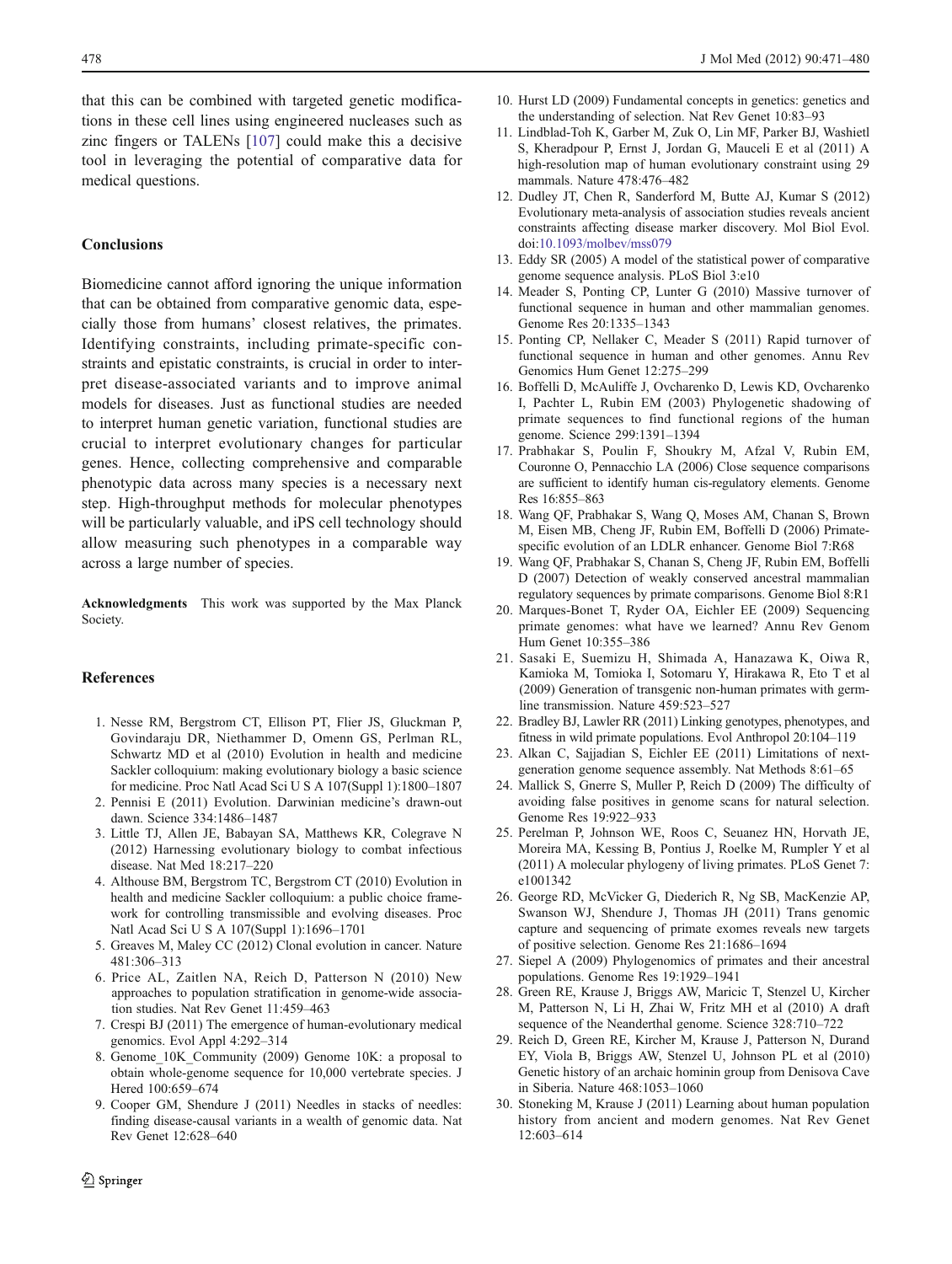- <span id="page-8-0"></span>31. Abi-Rached L, Jobin MJ, Kulkarni S, McWhinnie A, Dalva K, Gragert L, Babrzadeh F, Gharizadeh B, Luo M, Plummer FA et al (2011) The shaping of modern human immune systems by multiregional admixture with archaic humans. Science 334:89– 94
- 32. Kaessmann H (2010) Origins, evolution, and phenotypic impact of new genes. Genome Res 20:1313–1326
- 33. Zhang YE, Vibranovski MD, Landback P, Marais GA, Long M (2010) Chromosomal redistribution of male-biased genes in mammalian evolution with two bursts of gene gain on the X chromosome. PLoS Biol 8
- 34. Zhang YE, Landback P, Vibranovski MD, Long M (2011) Accelerated recruitment of new brain development genes into the human genome. PLoS Biol 9:e1001179
- 35. Kronenberg F, Utermann G (2012) Lipoprotein(a): reloaded. Curr Cardiovasc Risk Rep 6:12–20
- 36. Clarke R, Peden JF, Hopewell JC, Kyriakou T, Goel A, Heath SC, Parish S, Barlera S, Franzosi MG, Rust S et al (2009) Genetic variants associated with Lp(a) lipoprotein level and coronary disease. N Engl J Med 361:2518–2528
- 37. Lawn RM, Schwartz K, Patthy L (1997) Convergent evolution of apolipoprotein(a) in primates and hedgehog. Proc Natl Acad Sci U S A 94:11992–11997
- 38. Makino K, Scanu AM (1991) Lipoprotein(a): nonhuman primate models. Lipids 26:679–683
- 39. Boffelli D, Cheng JF, Rubin EM (2004) Convergent evolution in primates and an insectivore. Genomics 83:19–23
- 40. Lawn RM, Boonmark NW, Schwartz K, Lindahl GE, Wade DP, Byrne CD, Fong KJ, Meer K, Patthy L (1995) The recurring evolution of lipoprotein(a). Insights from cloning of hedgehog apolipoprotein(a). J Biol Chem 270:24004–24009
- 41. Williamsblangero S, Rainwater DL (1991) Variation in Lp(a) levels and Apo(a) isoform frequencies in 5 baboon subspecies. Hum Biol 63:65–76
- 42. Dupanloup I, Kaessmann H (2006) Evolutionary simulations to detect functional lineage-specific genes. Bioinformatics 22:1815– 1822
- 43. Fischer A, Prufer K, Good JM, Halbwax M, Wiebe V, Andre C, Atencia R, Mugisha L, Ptak SE, Paabo S (2011) Bonobos fall within the genomic variation of chimpanzees. PLoS One 6: e21605
- 44. Fumagalli M, Sironi M, Pozzoli U, Ferrer-Admetlla A, Pattini L, Nielsen R (2011) Signatures of environmental genetic adaptation pinpoint pathogens as the main selective pressure through human evolution. PLoS Genet 7:e1002355
- 45. Han R (2010) Plasma lipoproteins are important components of the immune system. Microbiol Immunol 54:246–253
- 46. Hoover-Plow J, Hart E, Gong Y, Shchurin A, Schneeman T (2009) A physiological function for apolipoprotein(a): a natural regulator of the inflammatory response. Exp Biol Med (Maywood) 234:28–34
- 47. Brown MS, Goldstein JL (1987) Plasma lipoproteins: teaching old dogmas new tricks. Nature 330:113–114
- 48. Lehner B (2011) Molecular mechanisms of epistasis within and between genes. Trends Genet 27:323–331
- 49. Kondrashov AS, Sunyaev S, Kondrashov FA (2002) Dobzhansky-Muller incompatibilities in protein evolution. Proc Natl Acad Sci U S A 99:14878–14883
- 50. Mikkelsen T, Hillier L, Eichler E, Zody M, Jaffe D, Yang S, Enard W, Hellmann I, Lindblad-Toh K, Altheide T et al (2005) Initial sequence of the chimpanzee genome and comparison with the human genome. Nature 437:69–87
- 51. Gibbs RA, Rogers J, Katze MG, Bumgarner R, Weinstock GM, Mardis ER, Remington KA, Strausberg RL, Venter JC, Wilson RK et al (2007) Evolutionary and biomedical insights from the rhesus macaque genome. Science 316:222–234
- 52. Zhang G, Pei Z, Krawczak M, Ball EV, Mort M, Kehrer-Sawatzki H, Cooper DN (2010) Triangulation of the human, chimpanzee, and Neanderthal genome sequences identifies potentially compensated mutations. Hum Mutat 31:1286–1293
- 53. Gao L, Zhang J (2003) Why are some human disease-associated mutations fixed in mice? Trends Genet 19:678–681
- 54. Hauser PS, Narayanaswami V, Ryan RO (2011) Apolipoprotein E: from lipid transport to neurobiology. Prog Lipid Res 50:62–74
- 55. Bu G (2009) Apolipoprotein E and its receptors in Alzheimer's disease: pathways, pathogenesis and therapy. Nat Rev Neurosci 10:333–344
- 56. Mahley RW, Weisgraber KH, Huang Y (2009) Apolipoprotein E: structure determines function, from atherosclerosis to Alzheimer's disease to AIDS. J Lipid Res 50(Suppl):S183–188
- 57. Zhong N, Ramaswamy G, Weisgraber KH (2009) Apolipoprotein E4 domain interaction induces endoplasmic reticulum stress and impairs astrocyte function. J Biol Chem 284:27273– 27280
- 58. Zhong N, Scearce-Levie K, Ramaswamy G, Weisgraber KH (2008) Apolipoprotein E4 domain interaction: synaptic and cognitive deficits in mice. Alzheimers Dement 4:179–192
- 59. Chen HK, Ji ZS, Dodson SE, Miranda RD, Rosenblum CI, Reynolds IJ, Freedman SB, Weisgraber KH, Huang Y, Mahley RW (2011) Apolipoprotein E4 domain interaction mediates detrimental effects on mitochondria and is a potential therapeutic target for Alzheimer disease. J Biol Chem 286:5215– 5221
- 60. Finch CE (2010) Evolution in health and medicine Sackler colloquium: evolution of the human lifespan and diseases of aging: roles of infection, inflammation, and nutrition. Proc Natl Acad Sci U S A 107(Suppl 1):1718–1724
- 61. Charlesworth J, Eyre-Walker A (2007) The other side of the nearly neutral theory, evidence of slightly advantageous backmutations. Proc Natl Acad Sci U S A 104:16992–16997
- 62. Chun S, Fay JC (2011) Evidence for hitchhiking of deleterious mutations within the human genome. PLoS Genet 7: e1002240
- 63. Kosiol C, Vinar T, da Fonseca RR, Hubisz MJ, Bustamante CD, Nielsen R, Siepel A (2008) Patterns of positive selection in six mammalian genomes. PLoS Genet 4:e1000144
- 64. Fullerton SM, Clark AG, Weiss KM, Nickerson DA, Taylor SL, Stengard JH, Salomaa V, Vartiainen E, Perola M, Boerwinkle E et al (2000) Apolipoprotein E variation at the sequence haplotype level: implications for the origin and maintenance of a major human polymorphism. Am J Hum Genet 67:881–900
- 65. Drenos F, Kirkwood TB (2010) Selection on alleles affecting human longevity and late-life disease: the example of apolipoprotein E. PLoS One 5:e10022
- 66. Trotter JH, Liebl AL, Weeber EJ, Martin LB (2011) Linking ecological immunology and evolutionary medicine: the case for apolipoprotein E. Funct Ecol 25:40–47
- 67. Vamathevan JJ, Hasan S, Emes RD, Amrine-Madsen H, Rajagopalan D, Topp SD, Kumar V, Word M, Simmons MD, Foord SM et al (2008) The role of positive selection in determining the molecular cause of species differences in disease. BMC Evol Biol 8:273
- 68. Enard W (2011) FOXP2 and the role of cortico-basal ganglia circuits in speech and language evolution. Curr Opin Neurobiol 21(3):415–424
- 69. Pritchard JK, Pickrell JK, Coop G (2010) The genetics of human adaptation: hard sweeps, soft sweeps, and polygenic adaptation. Curr Biol 20:R208–215
- 70. Przeworski M (2002) The signature of positive selection at randomly chosen loci. Genetics 160:1179–1189
- 71. Jensen JD, Wong A, Aquadro CF (2007) Approaches for identifying targets of positive selection. Trends Genet 23:568–577